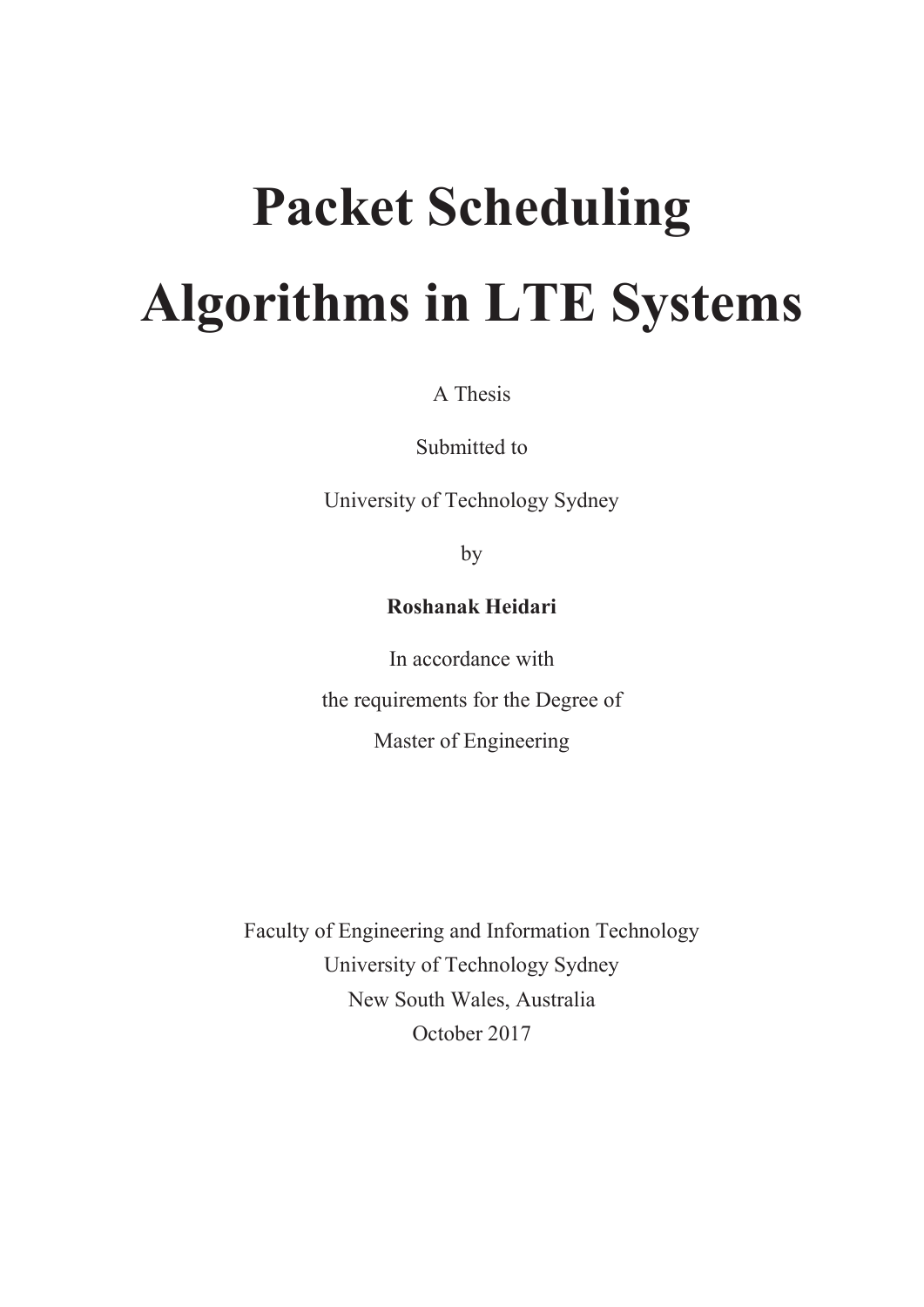#### **CERTIFICATE OF AUTHORSHIP/ORIGINALITY**

I certify that the work in this thesis has not previously been submitted for a degree nor has it been submitted as part of the requirements for a degree except as fully acknowledged with the text.

I also certify that the thesis has been written by me. Any help that I have received in my research work and the preparation of the thesis itself has been acknowledged. In addition, I certify that all information sources and literature used are indicated in the thesis.

Signature of Candidate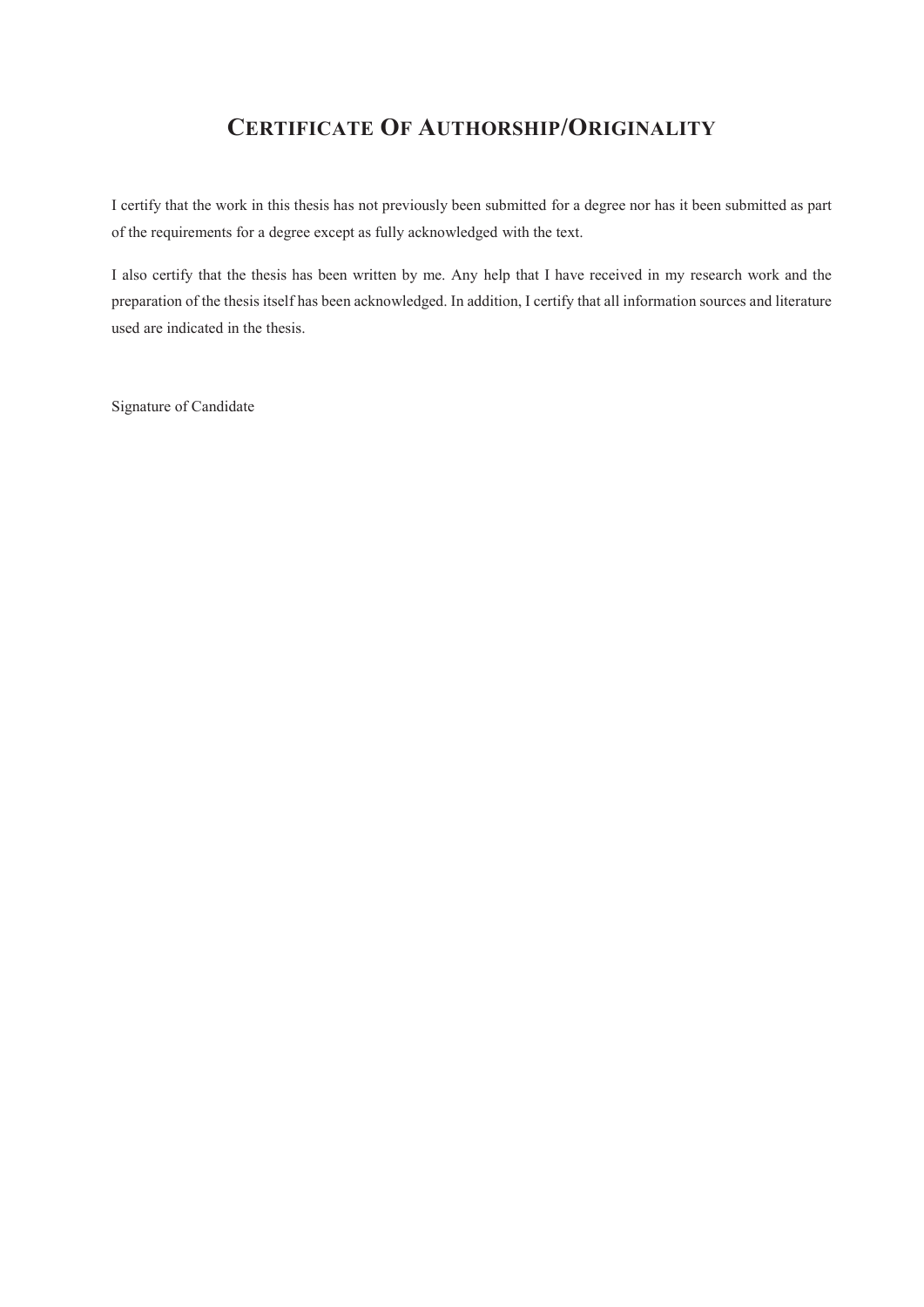#### ACKNOWLEDGMENT

I would like to acknowledge and express gratitude to my supervisor, Dr Kumbesan Sandrasegaran for his guidance, support, logical thinking, tolerance, encouraging attitude and generous help. I would not be able to finish my work without his guidance.

I would like to thanks my close friends and all CRIN members for support and assistance.

Finally, my endless appreciation to my family for their kindness and help which supported me through the hard moments.

Because of their help, I was able to complete this research.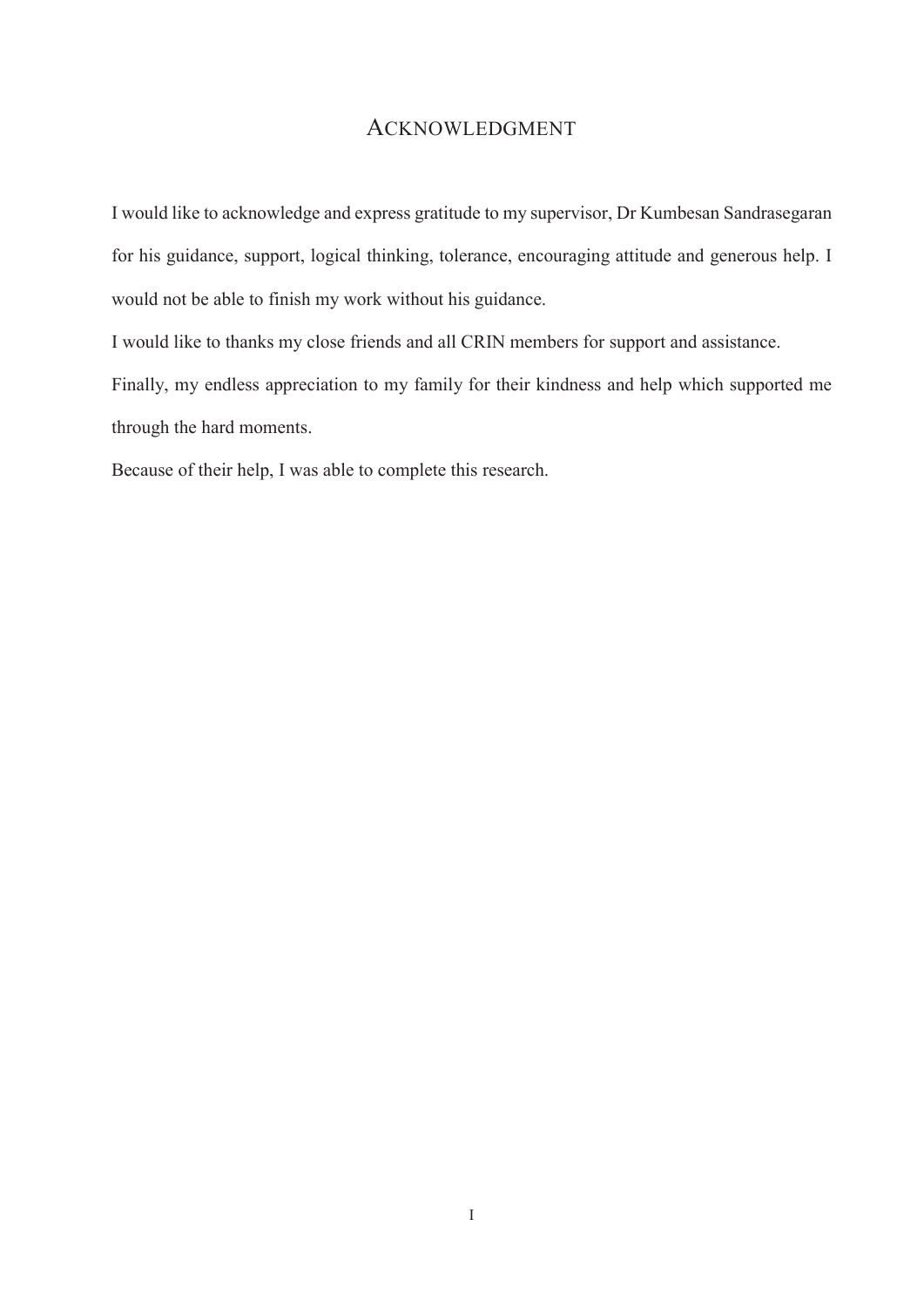#### **ABSTRACT**

There has been a huge increase in demand towards improving the Quality of Service (QoS) of wireless services. Long Term Evolution (LTE) is a development of the Third-Generation Partnership Project (3GPP) with the aim to meet the needs of International Telecommunication Union (ITU). Some of its aspects are highlighted as follows: increase in data rate, scalable bandwidth, reduced latency and increase in coverage and capacity that result in better quality of service in communication.

 LTE employs Orthogonal Frequency Division Multiple Access (OFDMA) to simultaneously deliver multimedia services at a high speed rate. Packet switching is used by LTE to support different media services. To meet the QoS requirements for LTE networks, packet scheduling has been employed. Packet scheduling decides when and how different packets are delivered to the receiver. It is responsible for smart user packet selection to allocate radio resources appropriately. Therefore, packet scheduling should be cleverly designed to achieve QoS that is similar to fixed line services. eNodeB is a node in LTE network which is responsible for radio resource management that involves packet scheduling.

There are two main categories of application in multimedia services: RT (Real Time) and NRT (None Real Time) services. RT services are either delay sensitive (e.g. voice over IP), loss sensitive (e.g. Buffered Video) or both (delay &loss sensitive) for example video conferencing. Best effort users are an example of NRT services that do not have exact requisites and have been allocated to spare resources.

 Reaching higher throughput has sometimes resulted in unfair allocation to users who are located far from the base station or users who suffer from bad channel conditions. Therefore, a sufficient trade-off between throughput and fairness is essential. The scarce bandwidth, fading radio channels and the QoS requirement of the users, makes resource allocation a demanding issue. Different scheduling approaches have been suggested for different service demands described briefly throughout the thesis.

Initially, a comprehensive literature review of existing work on the packet scheduling topic has been accomplished in this thesis to realize the characteristics of packet scheduling and the resource allocation for the wireless network. Many packet scheduling algorithms developed to provide satisfactory QoS for multimedia services in downlink LTE systems. Several algorithms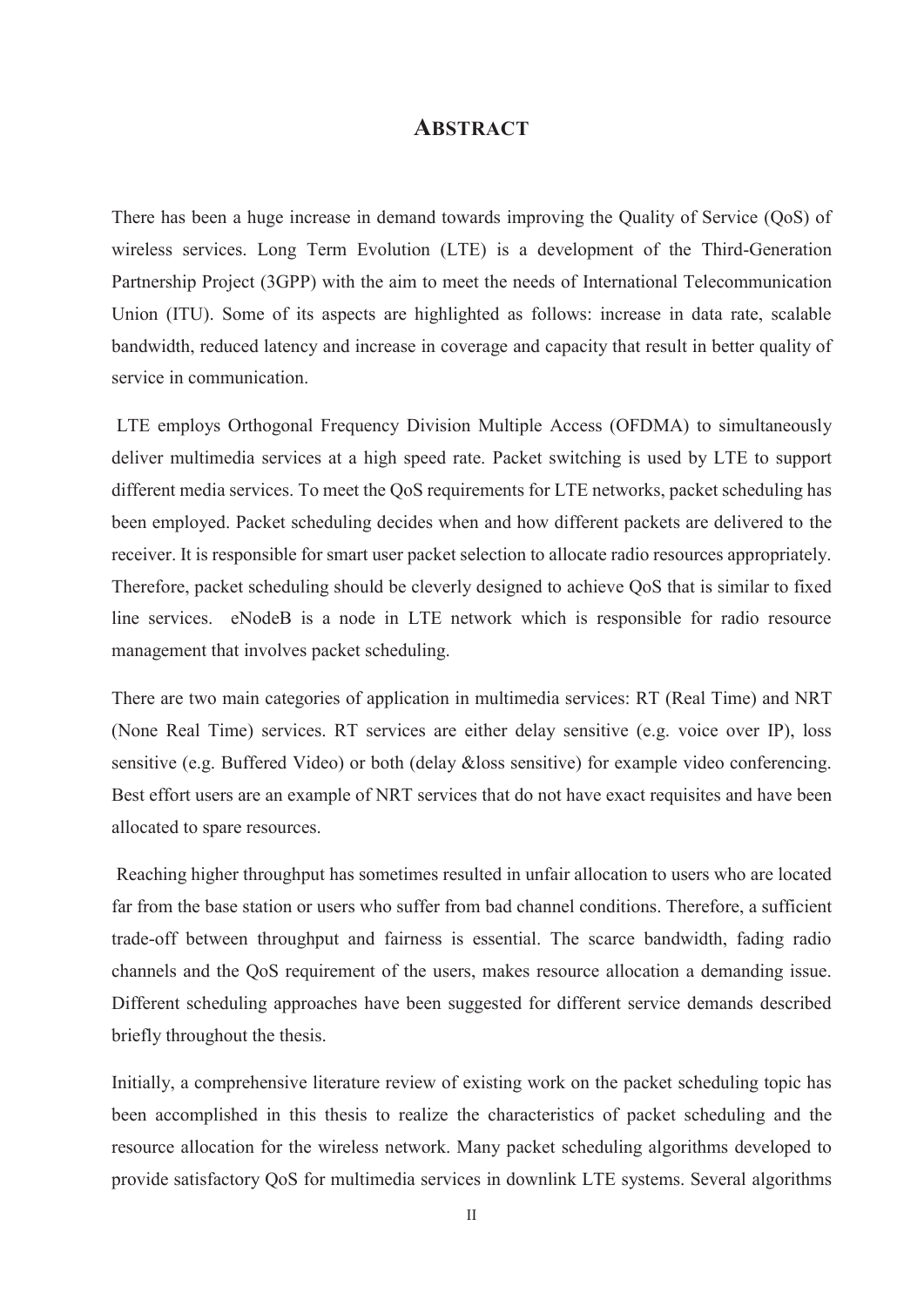considered in this thesis include time and frequency domain algorithms and their way of approach has been investigated.

The next objective of this thesis is to improve the performance of packet scheduling in LTE downlink systems. A new packet scheduling algorithm has been introduced in this thesis. A study on VoLTE (Voice over LTE), video streaming and best effort traffic under three different scheduling algorithms has been conducted. Heterogeneous traffic based on precise modelling of packets has been used in the simulation. The main resource allocation and assignment technique used in this work namely Dynamic Subcarrier Allocation scheme is shown to provide a solution to solve the cross layer optimisation problem. It depends on Channel Quality Information (CQI) and has been broadly investigated for single carrier and multicarrier wireless networks. The problem is based on the maximisation of average utility functions. Different scheduling algorithms in this method consider to be utility functions. The throughput, fairness and Packet Loss Ratio have been considered as the requirements for examining the performance of algorithms. Simulation results show that the proposed algorithm significantly increases the performance of streaming and best effort users in terms of PLR and throughput. Fairness has also been improved with less computational complexity compared to previous algorithms that have been introduced in this thesis.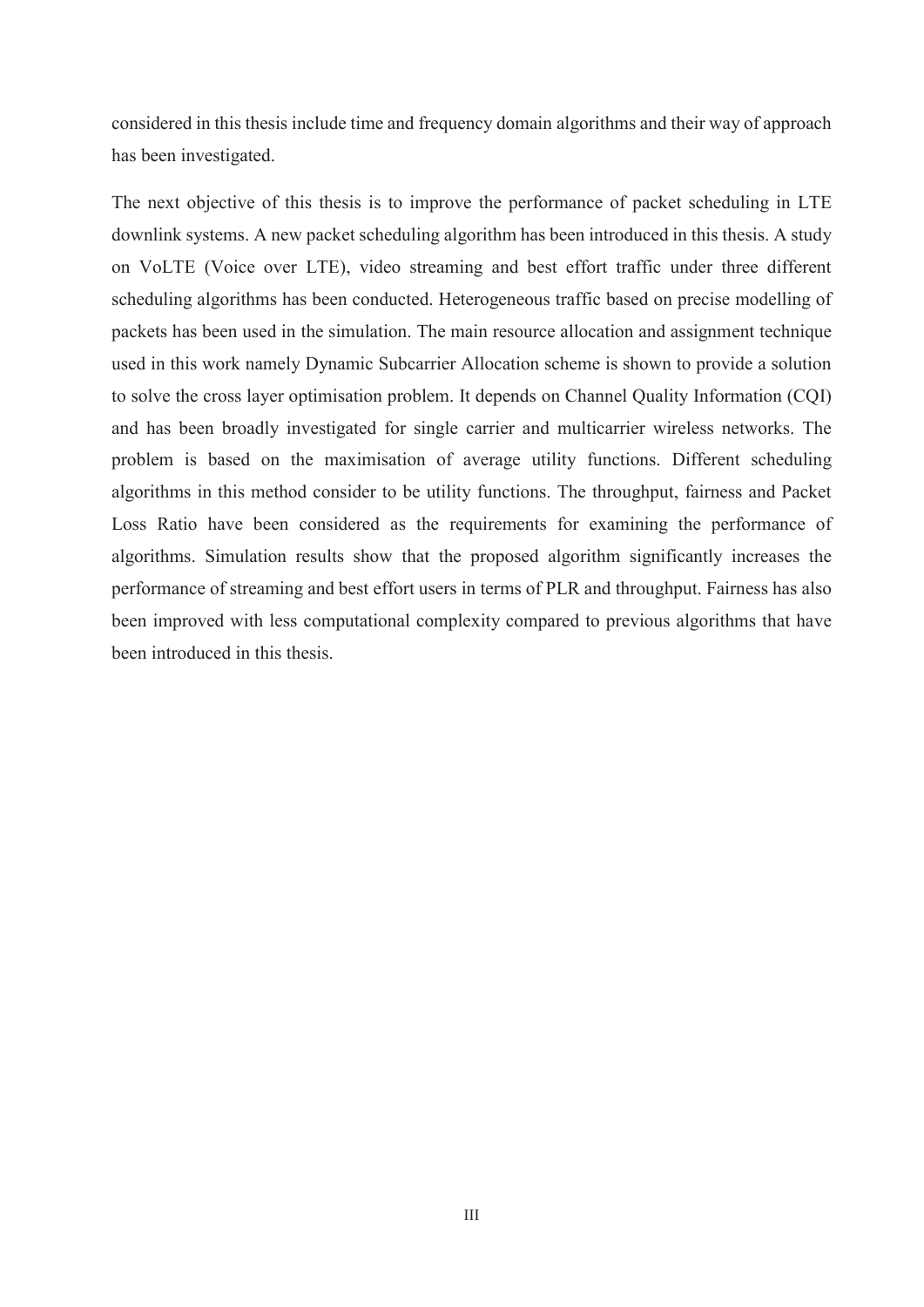#### **RELATED PUBLICATION**

[1] Heidari, R., Afroz, F., Subramanian, R. Cong, S. Sandrasegaran, K. Kong, X 'Packet Scheduling Study for Heterogeneous Traffic in Downlink LTE 3GPP LTE System', *International Journal of Wireless & Mobile Networks (IJWMN)*, 2015, 7(5), pp. 91–106.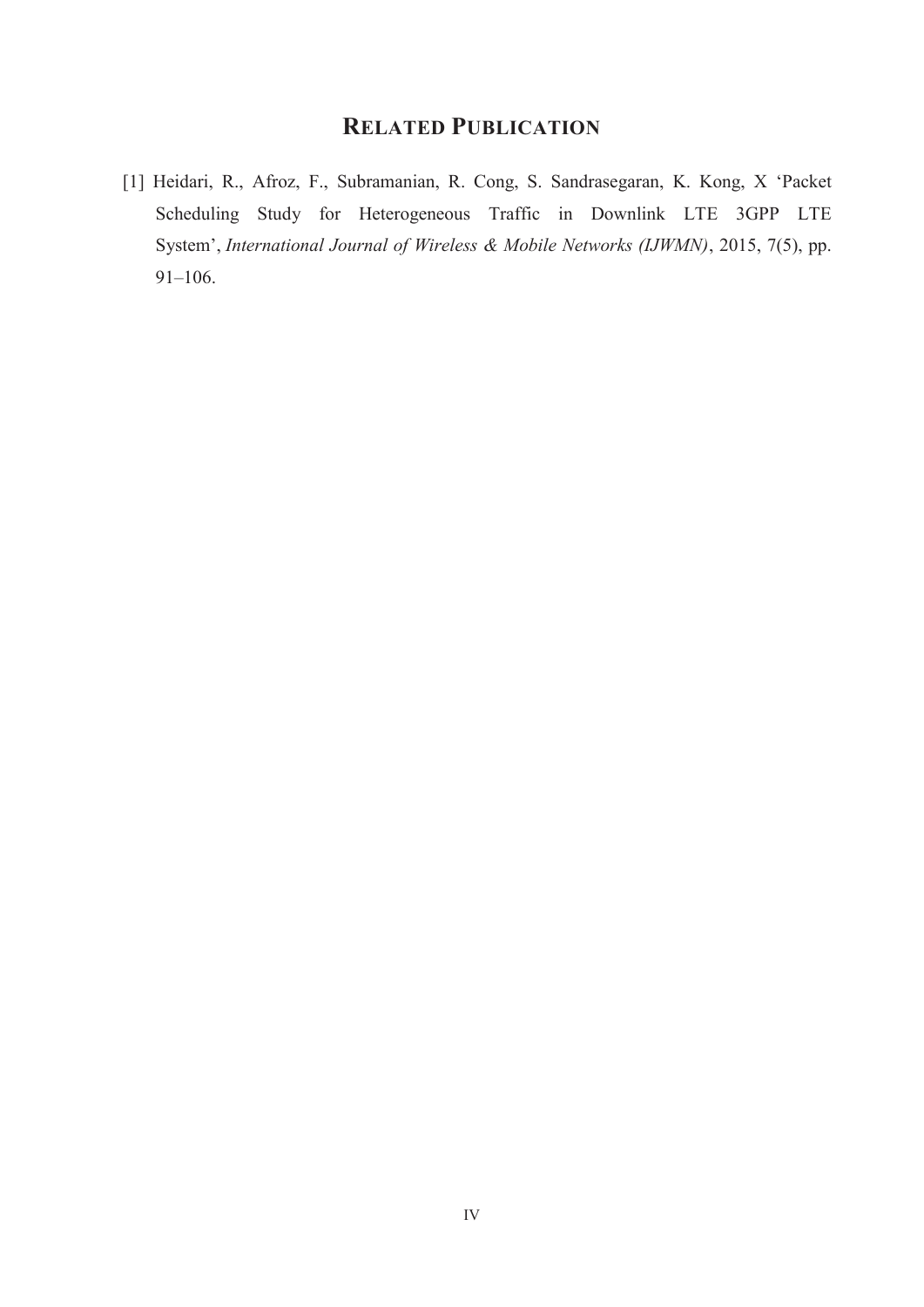## **List of Contents**

| 1.1 |  |
|-----|--|
|     |  |
|     |  |
|     |  |
|     |  |
|     |  |
|     |  |
|     |  |
|     |  |
|     |  |
|     |  |
|     |  |
|     |  |
|     |  |
|     |  |
|     |  |
|     |  |
|     |  |
|     |  |
|     |  |
|     |  |
|     |  |
|     |  |
|     |  |
|     |  |
|     |  |
|     |  |
|     |  |
|     |  |
|     |  |
|     |  |
|     |  |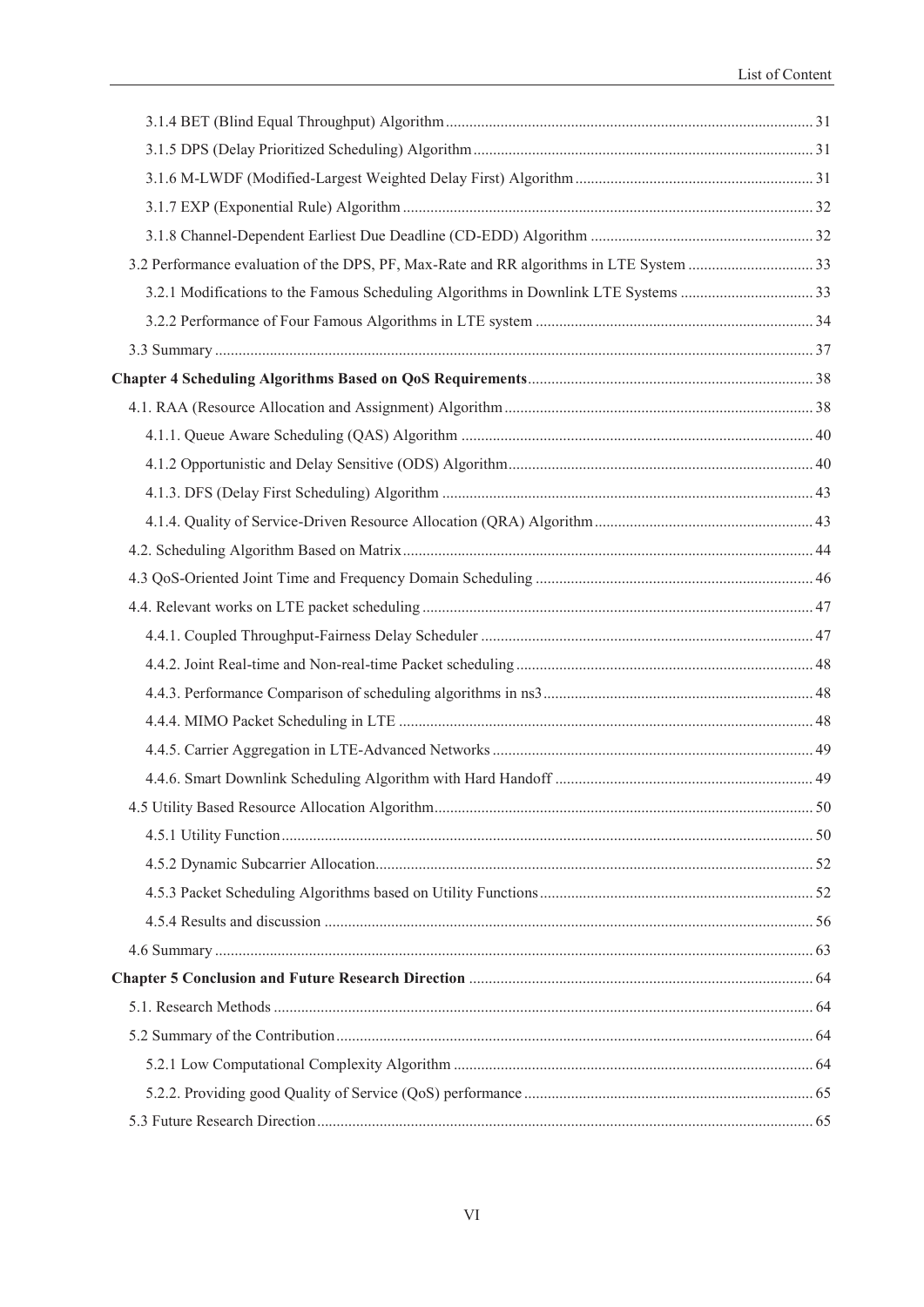## **List of Figures**

| Figure 4.4: Packet Scheduling Algorithm for Voice and Streaming Users Based on DSA and Utility Functions  55 |  |
|--------------------------------------------------------------------------------------------------------------|--|
|                                                                                                              |  |
|                                                                                                              |  |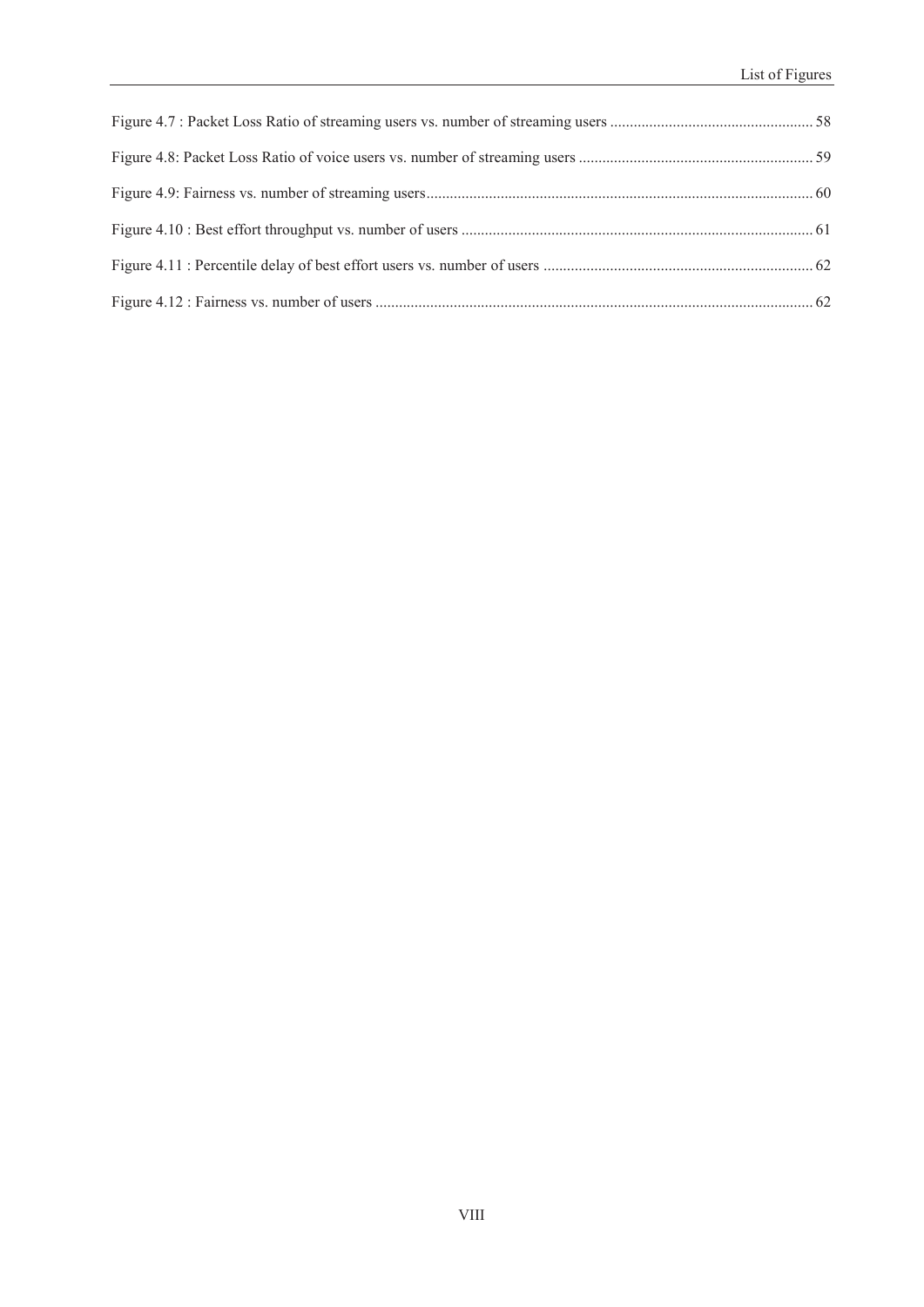### **List of Tables**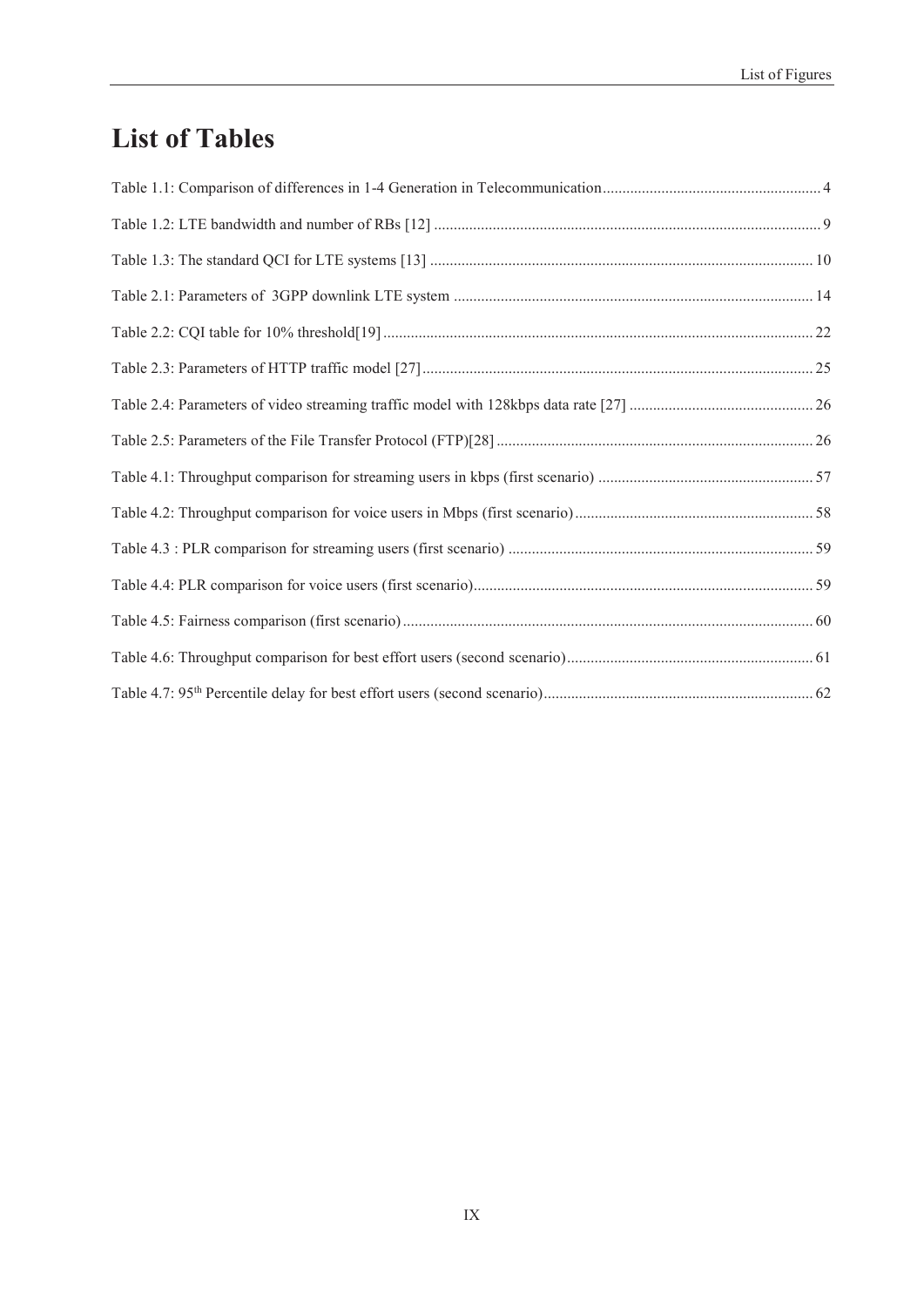# **List of Acronyms**

| 1 <sub>G</sub> | <b>First Generation</b>                        |
|----------------|------------------------------------------------|
| $2{\rm G}$     | <b>Second Generation</b>                       |
| 3G             | <b>Third Generation</b>                        |
| 3GPP           | Third Generation Partnership Project           |
| 4G             | Fourth Generation                              |
| <b>ACK</b>     | Acknowledgement                                |
| <b>AMC</b>     | <b>Adaptive Modulation and Coding</b>          |
| <b>AMPS</b>    | Analogue Mobile Phone System                   |
| ARQ            | <b>Automatic Repeat Request</b>                |
| <b>BER</b>     | <b>Bit Error Rate</b>                          |
| <b>BET</b>     | <b>Blind Equal Throughput</b>                  |
| <b>BLER</b>    | <b>Block Error Rate</b>                        |
| <b>BET</b>     | <b>Blind Equal Throughput Scheduler</b>        |
| CC             | <b>Carrier Component</b>                       |
| <b>CD-EDD</b>  | <b>Channel-Dependent Earliest Due Deadline</b> |
| <b>CDMA</b>    | <b>Code Division Multiple Access</b>           |
| cdmaOne        | code division multiple access One              |
| СP             | Cyclic Prefix                                  |
| CQI            | <b>Channel Quality Indicator</b>               |
| <b>CQA</b>     | Channel-QoS Aware                              |
| <b>CRC</b>     | <b>Cyclic Redundancy Check</b>                 |
| <b>CRA</b>     | Capacity Driven Resource Allocation            |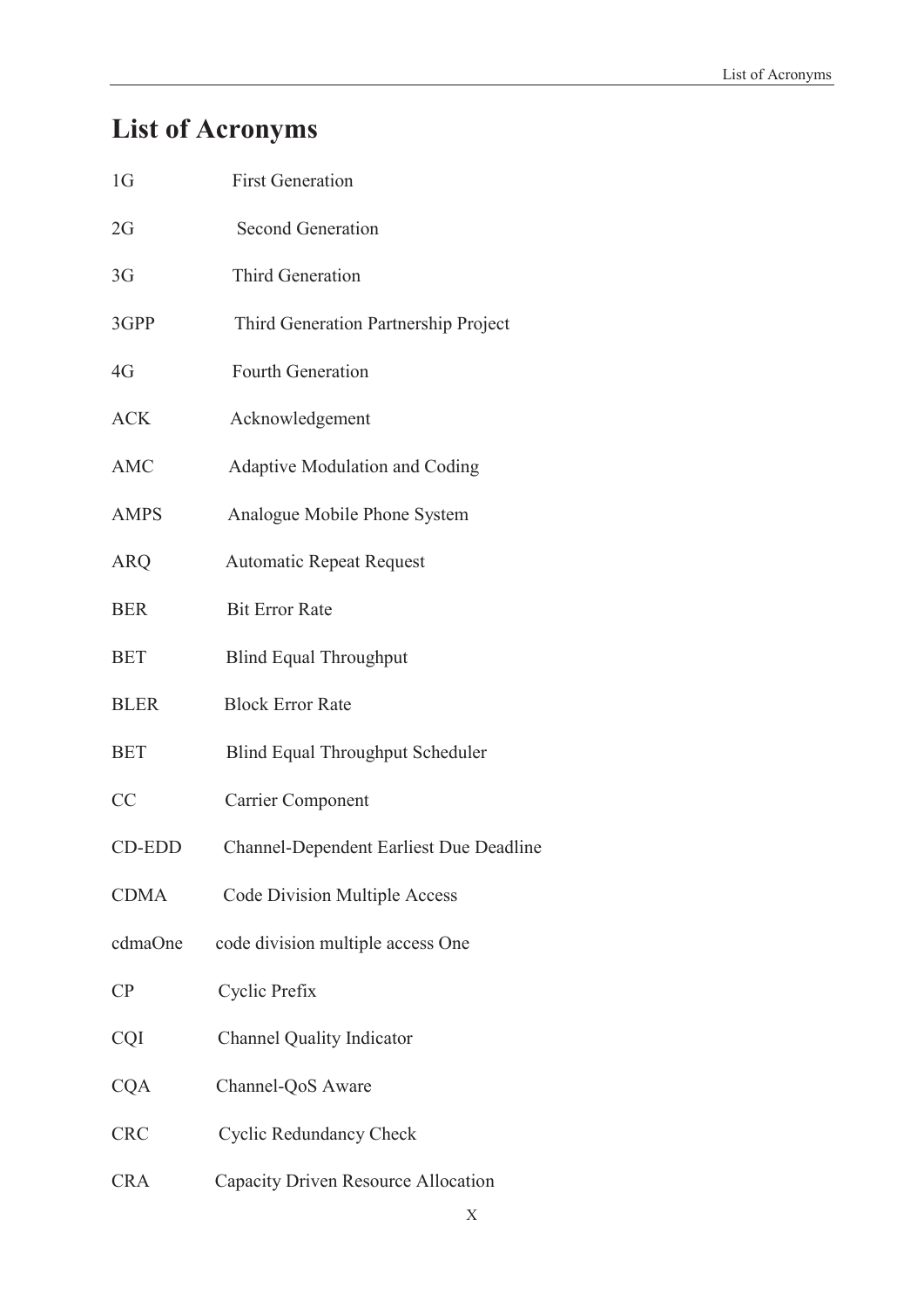- CRI CQI Reporting Interval
- CRR CQI Reporting Rate
- CSI Channel State Information
- DFS Delay First Scheduling
- DPS Delay Prioritized Scheduling
- DRA Dynamic Resource Allocation
- DSA Dynamic Subcarrier Allocation
- DSSS Direct Sequence Spread Spectrum
- E-UTRAN Evolved Universal Terrestrial Radio Access Network
- eNB eNodeB: enhanced Node B
- EPC Evolved Packet Core
- EPS Evolved Packet System
- EXP Exponential Rule
- FIFO First-In-First-Out
- FD Frequency Domain
- FDD Frequency Division Duplex
- FDMA Frequency Division Multiple Access
- FDPS Frequency Domain Packet Scheduling
- FEC Forward Error Correction
- FFT Fast Fourier Transform
- FTGS Fair Throughput Guarantees Scheduler
- GBR Guaranteed Bit Rate
- GPRS General Packet Radio Services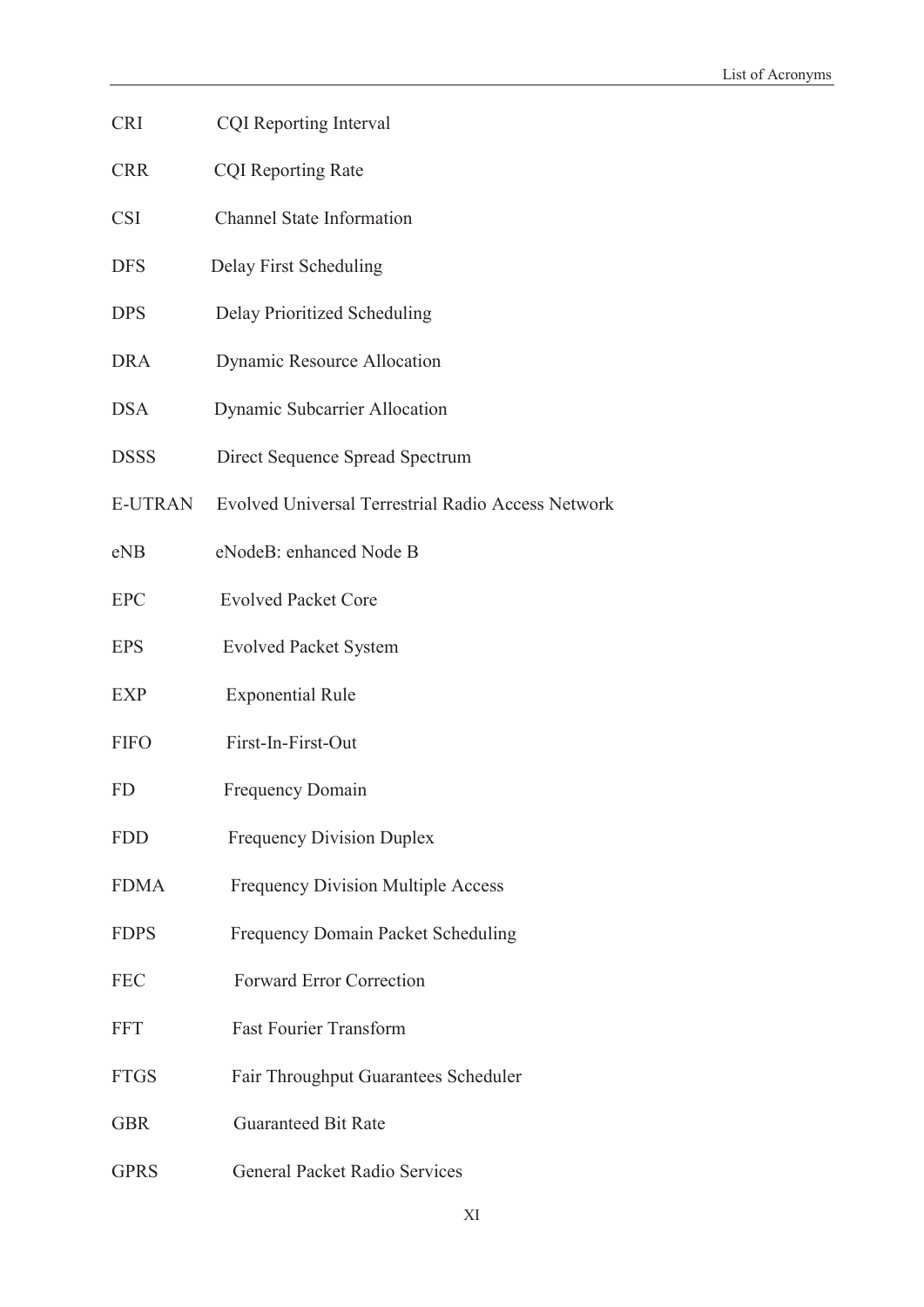| <b>GSM</b>   | Global System for Mobile Communication            |
|--------------|---------------------------------------------------|
| <b>HARQ</b>  | <b>Hybrid Automatic Repeat Request</b>            |
| HO           | Hard handoff                                      |
| <b>HOL</b>   | Head-of-Line                                      |
| <b>HSDPA</b> | High-Speed Downlink Packet Access                 |
| <b>HSPA</b>  | <b>High Speed Packet Access</b>                   |
| $HSPA+$      | High-Speed Packet Access+                         |
| <b>HSUPA</b> | High-Speed Uplink Packet Access                   |
| <b>HTTP</b>  | Hypertext Transfer Protocol                       |
| <b>IEEE</b>  | Institute of Electrical and Electronics Engineers |
| IP           | <b>Internet Protocol</b>                          |
| <b>IR</b>    | <b>Incremental Redundancy</b>                     |
| <b>ISI</b>   | Inter-Symbol Interference                         |
| <b>ITU</b>   | International Telecommunication Union             |
| <b>JTACS</b> | Japanese Total Access Communications System       |
| <b>JTFDS</b> | Joint Time and Frequency Domain Scheduling        |
| LOG-MLWDF    | Log- Modified Largest Weighted Delay First        |
| <b>LTE</b>   | Long Term Evolution                               |
| <b>MAC</b>   | Medium Access Control                             |
| Max-Rate     | Maximum Rate                                      |
| <b>MTS</b>   | Maximum Throughput Scheduler                      |
| <b>MCS</b>   | Modulation and Coding Scheme                      |
| <b>MDU</b>   | Max Delay Unit                                    |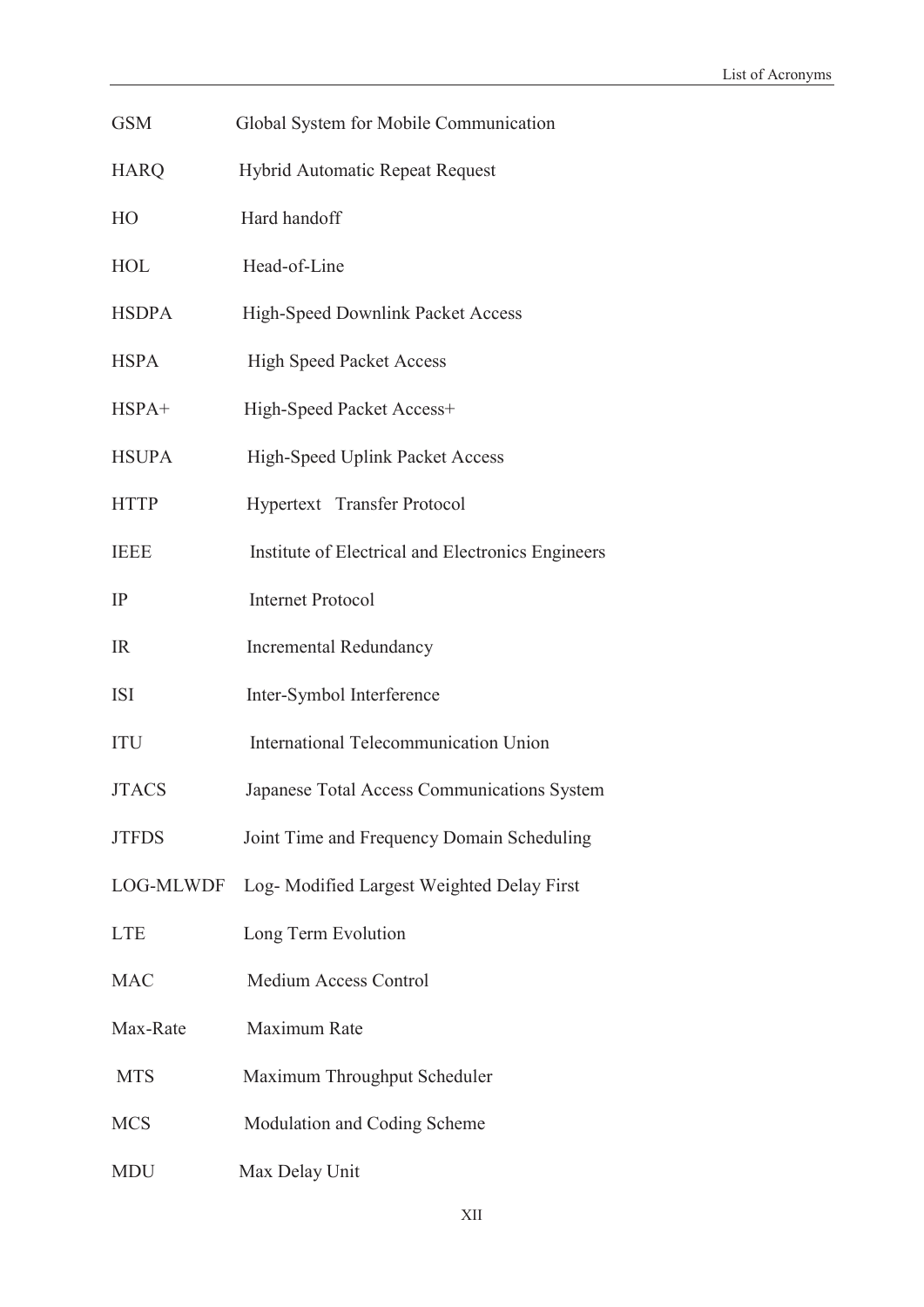- M-LWDF Modified-Largest Weighted Delay First
- MME Mobility Management Entity
- NACK Negative Acknowledgement
- NMT Nordic Mobile Telephone
- Non-GBR Non-Guaranteed Bit Rate
- NRT None Real Time
- OFDMA Orthogonal Frequency Division Multiple Access
- OFDM Orthogonal Frequency Division Multiplexing
- OFPF OFDMA Frame-Based Proportional Fairness
- ODS Opportunistic and Delay Sensitive
- OTFS Oriented Time Frequency Scheduling
- P-GW Packet Gateway
- PAPR Peak-to-Average Power Ratio
- PDC Personal Digital Communications
- PDN Packet Data Network
- PF Proportional Fair
- PHY Physical
- PLR Packet Loss Ratio
- PRB Physical Resource Block
- PSS Priority Set Scheduler
- PFS Proportional Fair Scheduler
- QAM Quadrature Amplitude Modulation
- QAS Queue Aware Scheduling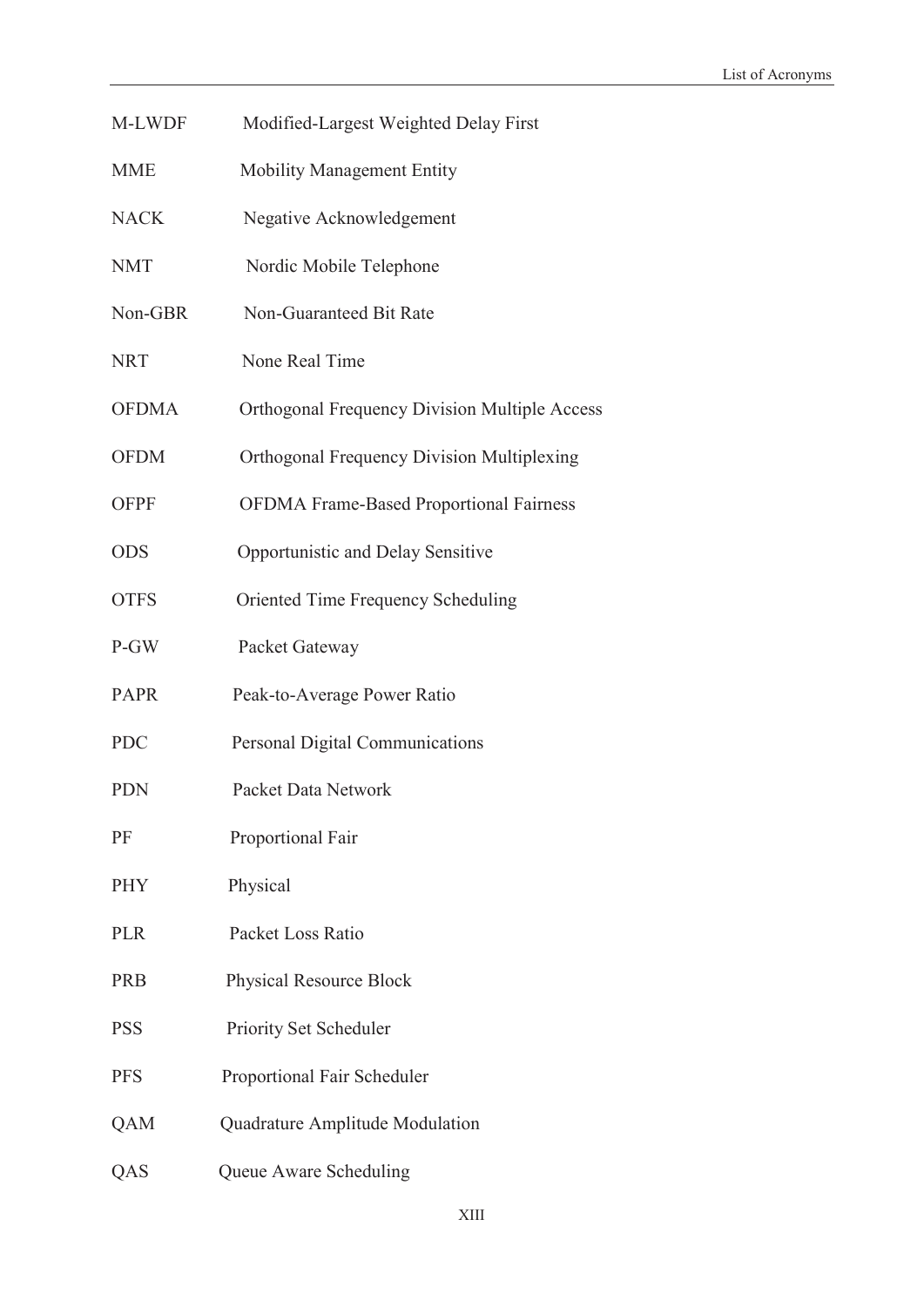| QCI            | QoS Class Identifier                              |
|----------------|---------------------------------------------------|
| QoS            | Quality of Service                                |
| <b>QPSK</b>    | Quadrature Phase Shift Keying                     |
| <b>RAP</b>     | Resource units Allocation Priority                |
| RB             | <b>Resource Block</b>                             |
| <b>RE</b>      | <b>Resource Element</b>                           |
| <b>RLC</b>     | Radio Link Control                                |
| <b>RR</b>      | Round Robin                                       |
| <b>RAA</b>     | Resource Allocation and Assignment                |
| <b>RRM</b>     | Radio Resource Management                         |
| <b>RRU</b>     | Radio Resource Unit                               |
| <b>RT</b>      | Real Time                                         |
| <b>RU</b>      | Resource Unit                                     |
| <b>SAW</b>     | Stop-and-Wait                                     |
| S-GW           | Serving Gateway                                   |
| <b>SC-FDMA</b> | Single Carrier-Frequency Division Multiple Access |
| <b>SINR</b>    | Signal-to-Interference-Plus-Noise-Ratio           |
| <b>TACS</b>    | <b>Total Access Communications System</b>         |
| TB             | <b>Transport Block</b>                            |
| <b>TBR</b>     | <b>Target Bit Rate</b>                            |
| TD             | Time Domain                                       |
| <b>TDD</b>     | <b>Time Division Duplex</b>                       |
| <b>TDMA</b>    | Time Division Multiple Access                     |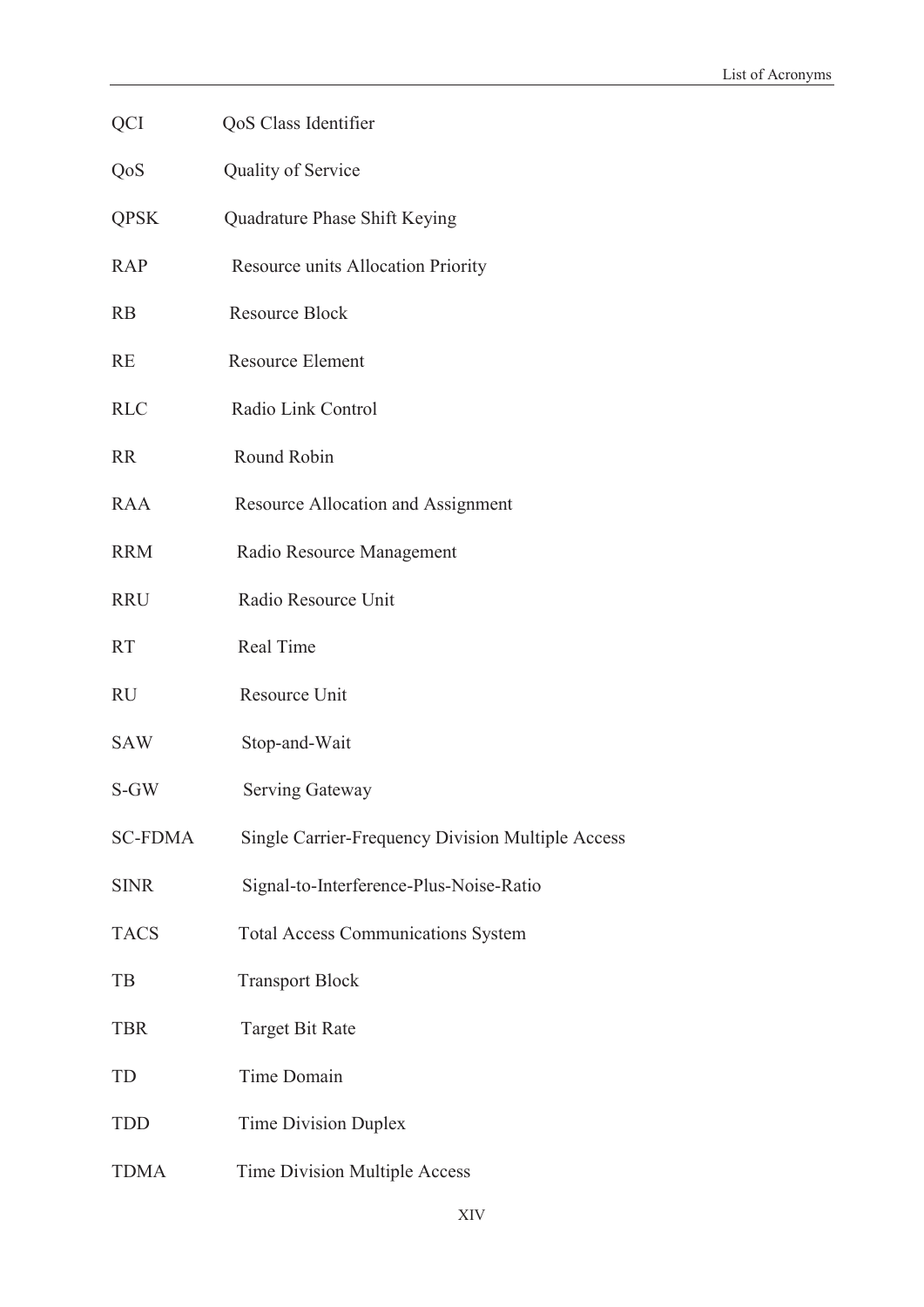| <b>TSN</b> | <b>Transmission Sequence Number</b> |
|------------|-------------------------------------|
|------------|-------------------------------------|

- TTI Transmission Time Interval
- UMTS Universal Mobile Telecommunications System
- UE User Equipment
- WCDMA Wideband Code Division Multiple Access
- WIMAX Worldwide Interoperability for Microwave Access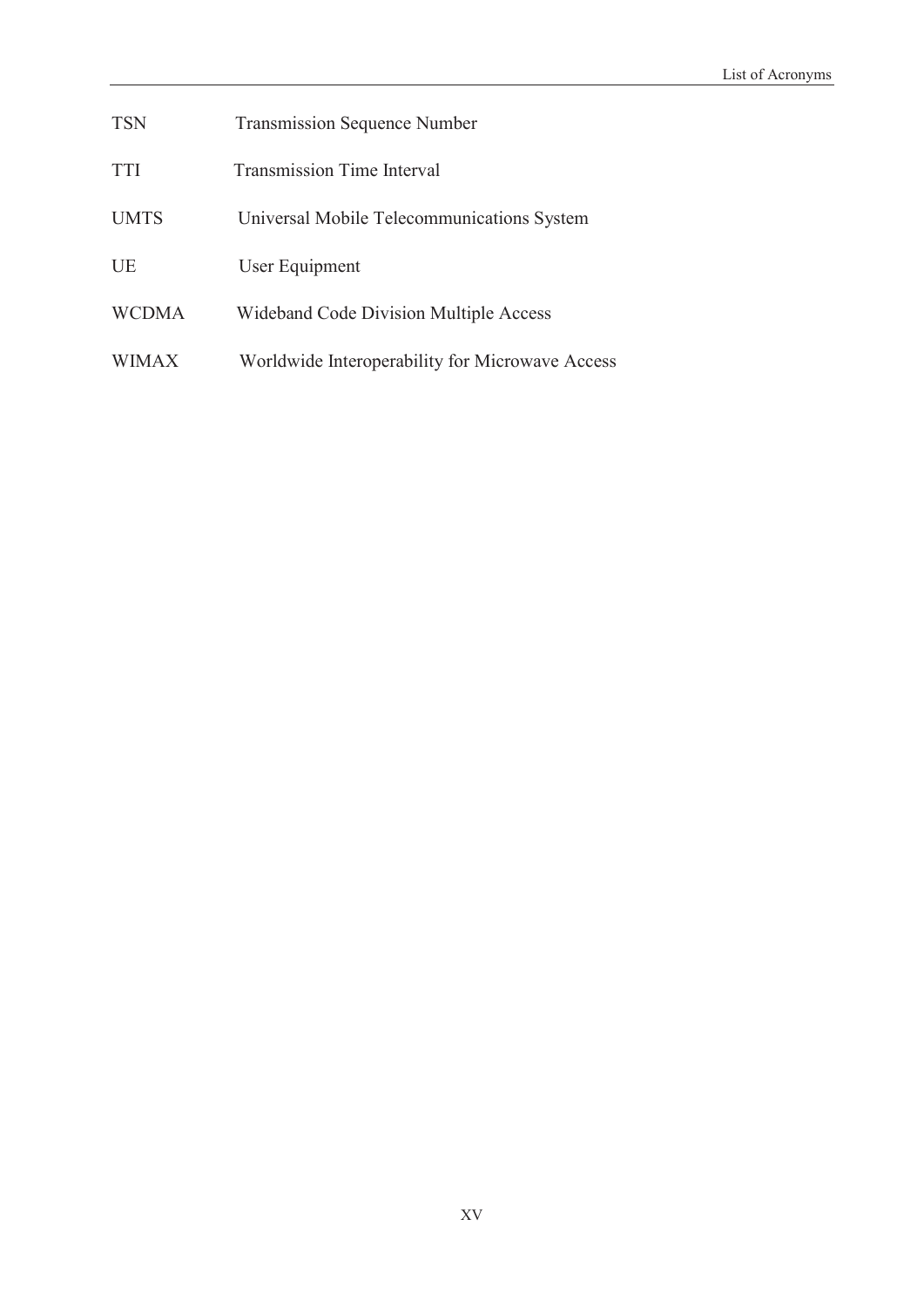# **List of symbols**

| $\beta$              | Constant parameter                                                     |
|----------------------|------------------------------------------------------------------------|
| $\varphi$            | Constant parameter                                                     |
| ε                    | A small positive constant                                              |
| σ                    | Shadow fading standard deviation                                       |
| $\delta_i$           | Service-dependent PLR threshold of user i                              |
| $\mu_i(t)$           | Priority of user $i$ at scheduling interval $t$                        |
| $\lambda$            | Proportion of the total RRUs allocated to real time users at TTI $t$ . |
| $\lambda_{i,s}$      | Average arrival data rate of user $i$ with traffic type $s$            |
| $\gamma$             | Path loss exponent                                                     |
| γ                    | Rate of learning                                                       |
| ψ                    | Path loss                                                              |
| $\mu_{dB}$           | Mean of $\psi_{dB}$                                                    |
| $\mu_{\psi}$         | Mean of $\psi$                                                         |
| $\sigma_{\psi_{dB}}$ | Standard deviation of $\psi_{dB}$                                      |
| $\alpha_n$           | Attenuation of $n^{th}$ path                                           |
| $\tau_n$             | Delay of $n^{th}$ path                                                 |
| $\theta_n$           | Phase of $n^{th}$ path                                                 |
| $\rho_i$             | Signal to Noise Ratio for user i                                       |
| $\gamma_{i,j}(t)$    | Instantaneous SINR of user <i>i</i> on $RB_j$ at time <i>t</i>         |
| $\xi_i(t)$           | Shadow fading gain of user $i$ at time $t$                             |
| $v_i$                | The speed of user $i$ at time $t$                                      |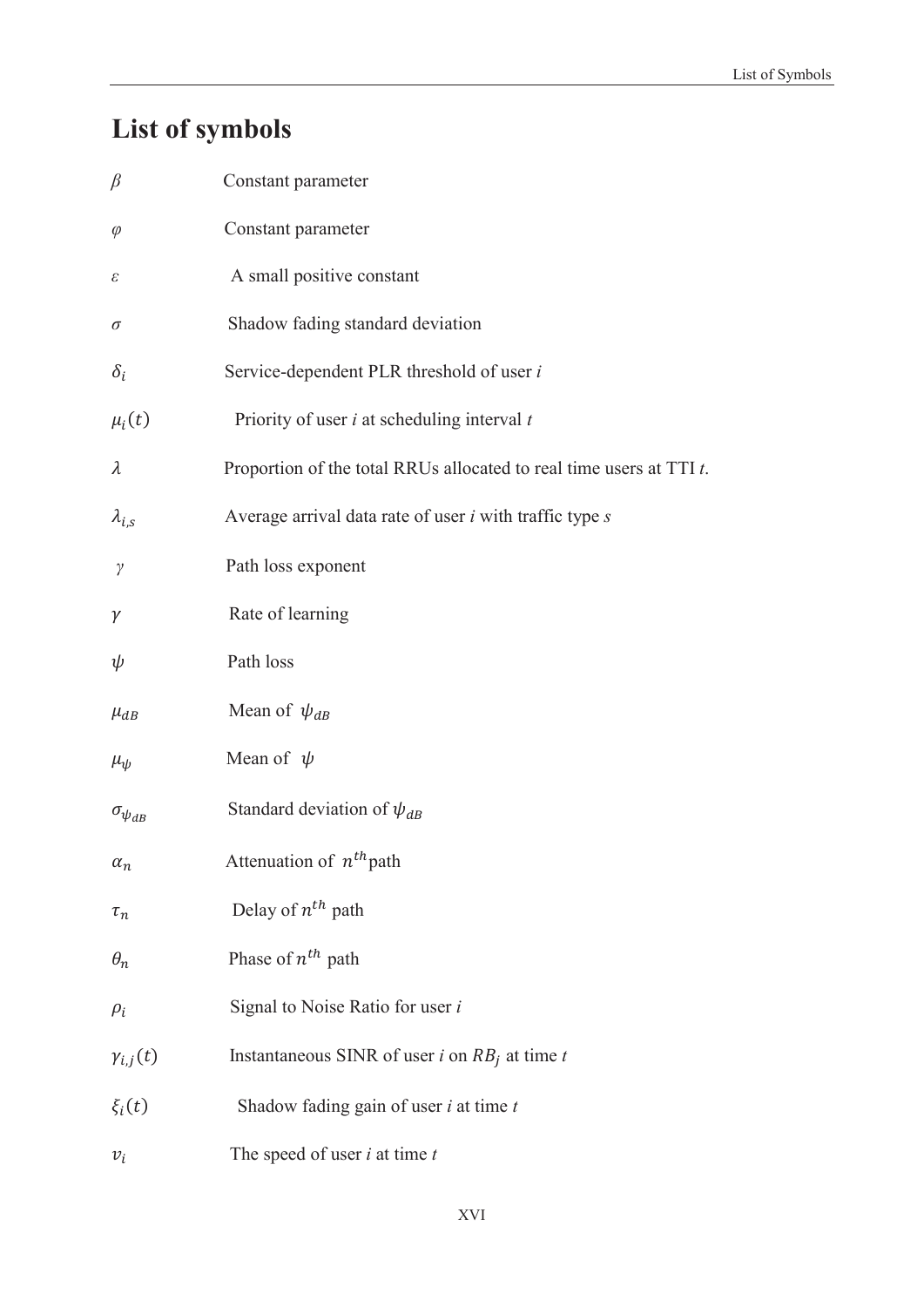| $A^n$               | Set of queues at time slot $n$                                                                                         |
|---------------------|------------------------------------------------------------------------------------------------------------------------|
| $a_i$               | QoS requirement of user $i$                                                                                            |
| $B_i(t)$            | Total size of all packets (in bits) in the buffer (at base station) of user <i>i</i> at<br>scheduling interval t       |
| $B^n$               | Set of service types                                                                                                   |
| BU <sub>i</sub> (t) | Total size of receive packets (in bits) in the buffer (at user) of user <i>i</i> at<br>scheduling interval t           |
| $C_i[k,n]$          | Feasible data rate for $RB_k$ at time slot <i>n</i>                                                                    |
| $d_0$               | Reference distance for the antenna far field                                                                           |
| $d_i(t)$            | Time to live of the HOL packet of user $i$ at TTI $t$                                                                  |
| $dir_i(t)$          | Direction of user $i$ at time $t$                                                                                      |
| Dpc                 | Web browsing reading time                                                                                              |
| $DP_{l,i}(t)$       | Delay of the lth packet of user $i$ at time $t$                                                                        |
| E[r]                | Expected mean data rate r                                                                                              |
| $E[R_i(t)]$         | Expected mean throughput of user $i$ at scheduling interval $t$                                                        |
| $E_{i,j}(t)$        | Element (in channel matrix) of user $i$ on RRU j at scheduling interval $t$                                            |
| Fa                  | Inter-arrival time between the beginnings of successive video frames                                                   |
| $f_c$               | Career frequency                                                                                                       |
| $h_b(t)$            | Impulse response of baseband signal                                                                                    |
| <i>ICI</i>          | Inter cell interference in watt                                                                                        |
| $I_i(t + 1)$        | Indicator function of the event that packets of user $i$ are selected for<br>transmission at scheduling interval $t+1$ |
| K                   | Unit less constant                                                                                                     |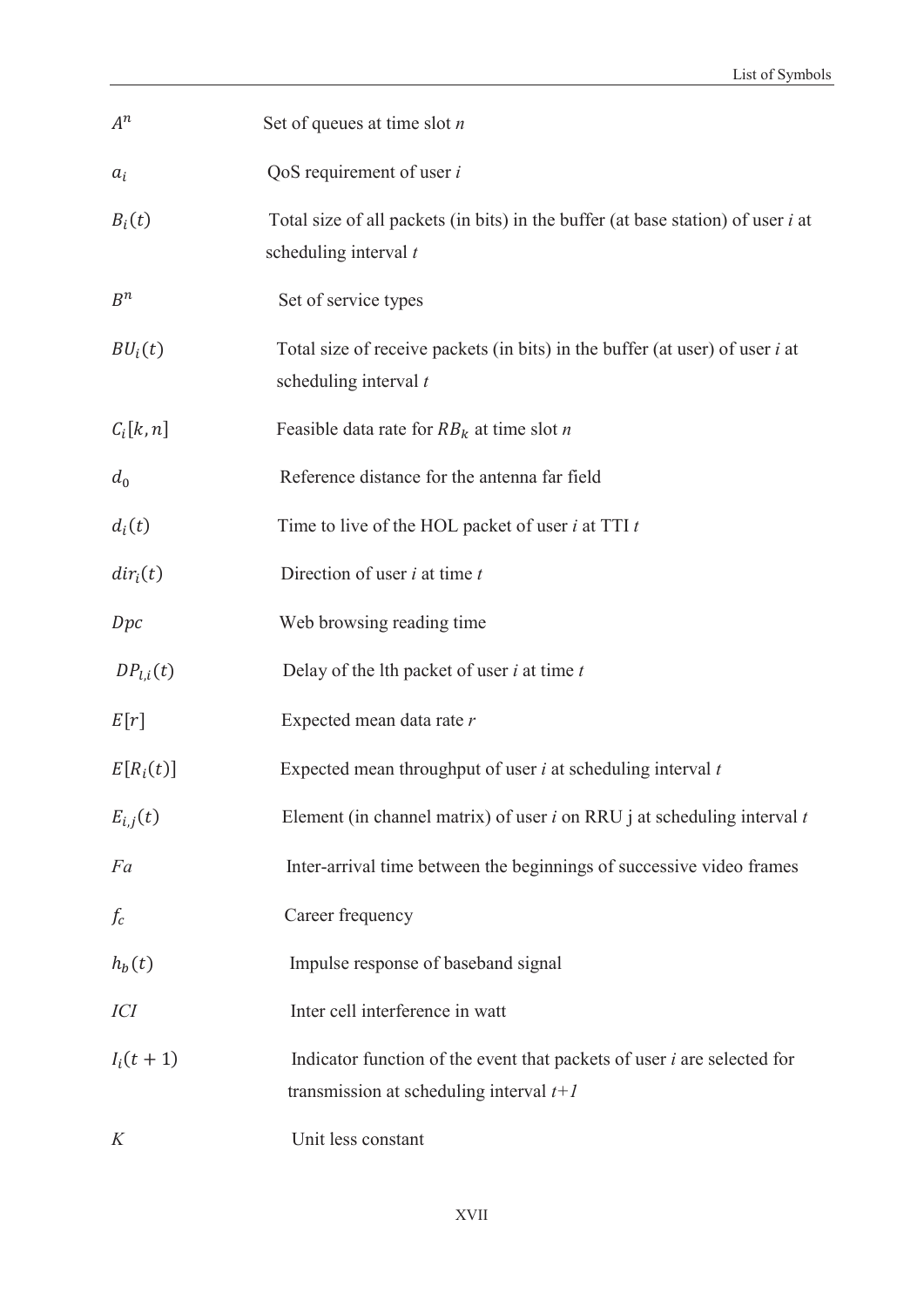| loc <sub>i</sub> (t)       | Location of user $i$ at time $t$                                                         |
|----------------------------|------------------------------------------------------------------------------------------|
| m(k,n)                     | $RB_k$ is assigned to user <i>m</i> at time slot <i>n</i>                                |
| $M_i(t)$                   | Maximum possible data rate (channel capacity) on all $RUs$ for user i<br>at TTI $t$ .    |
| $\overline{M}_i(t)$        | Average subcarrier capacity of $i_{th}$ user.                                            |
| $mpath_{i,j}(t)$           | Multi-path fading gain of user i on $RB_i$ at time t                                     |
| $n_i(t)$                   | Number of RRUs that is allocated to user $i$ at scheduling interval $t$                  |
| $\overline{N}$             | Total number of users                                                                    |
| $N_0$                      | Thermal noise                                                                            |
| $N_d$                      | Number of embedded objects in a web browsing packet call                                 |
| $N_p$                      | Number of packets (slices) in a video frame                                              |
| $n_{RT}(t)$                | Number of resource units                                                                 |
| $n_{NRT}(t)$<br>interval t | Number of resource units allocated to non-real time users at time                        |
| <b>Nservice</b>            | Total number of users of a service                                                       |
| $P_a$                      | Inter-arrival time between packets (slices) in a video frame                             |
| $P_{total}$                | Total eNB transmit power in $dB_m$                                                       |
| $PRB_{max}$                | Maximum available number of RBs                                                          |
| $PB_i(t)$                  | Total number of frames in playback buffer of user <i>i</i> at scheduling<br>interval $t$ |
| $P_{li}(t)$                | Path loss of user <i>i</i> at time <i>t</i> in $dB_m$                                    |
| $PLR_i(t)$                 | PLR of user $i$ at scheduling interval $t$                                               |
| $r_{toti}(t)$              | Total data rate on all RRUs of user <i>i</i> at scheduling interval <i>t</i>             |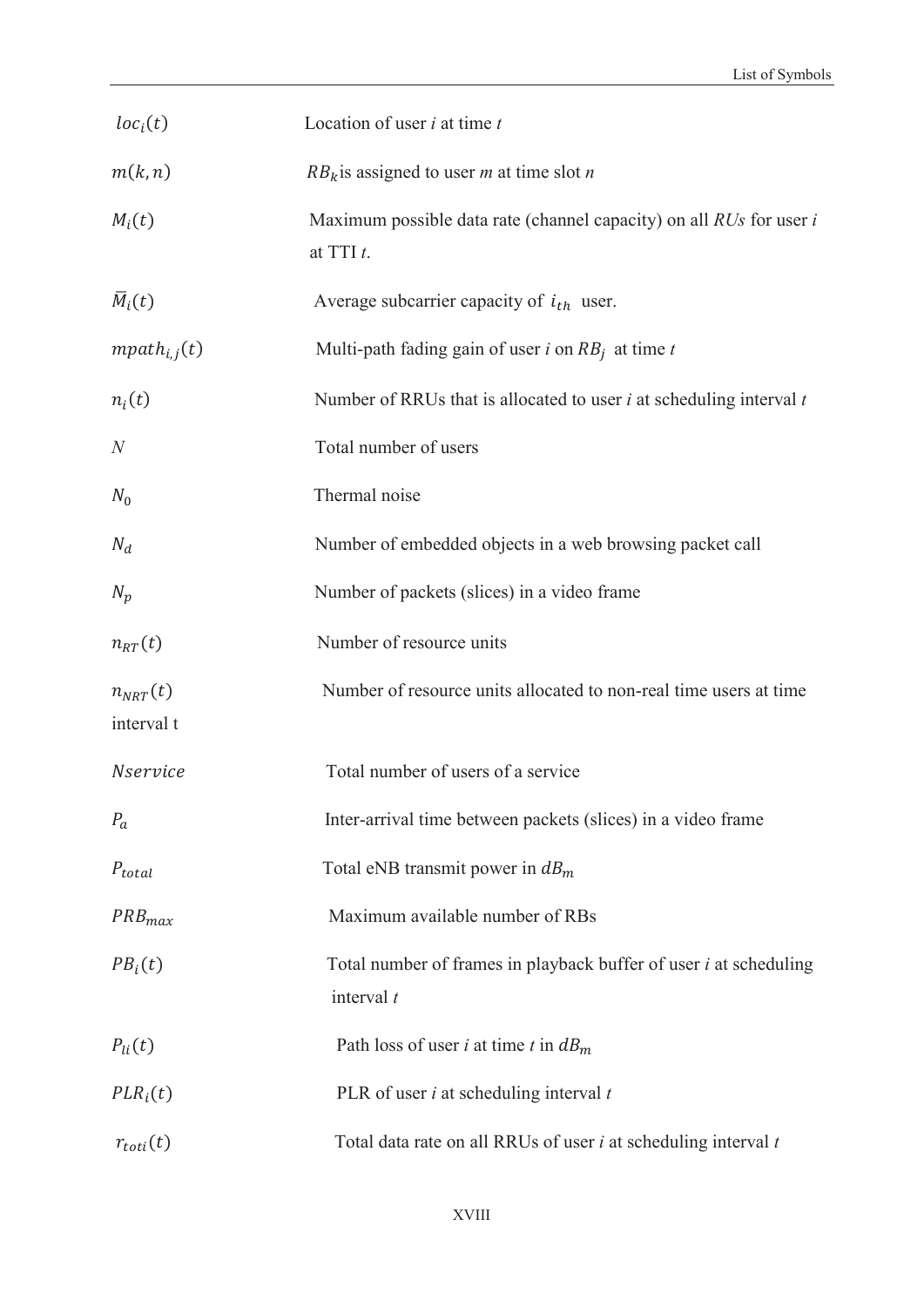| r(t)             | The received signal                                                                                 |
|------------------|-----------------------------------------------------------------------------------------------------|
| $r_i(t)$         | Instantaneous data rate (across the whole bandwidth) of user <i>i</i> at<br>scheduling interval $t$ |
| $r_i[n]$         | Data transmission rate of user $i$ at time slot $n$                                                 |
| $r_{i,j}(t)$     | Instantaneous data rate of user $i$ on RRB $j$ at scheduling interval $t$                           |
| $R_i(t)$         | Average throughput of user $i$ at scheduling interval $t$                                           |
| $R_{offi}(t)$    | Modified average throughput of user $i$ at time interval $t$                                        |
| $R_{-sch_i}(t)$  | Average throughput of user $i$ at simulation time $t$                                               |
| $RB_{allocated}$ | Total number of allocated RBs of all users                                                          |
| $RB_{max}$       | Maximum available number of RBs                                                                     |
| $RE_{data}$      | Total number of REs specified for downlink data transmission                                        |
| $RRU_{max}$      | Maximum available number of RRUs                                                                    |
| $RRU_{rem}$      | <b>Remaining RRUs</b>                                                                               |
| $RU_{tot}(t)$    | Total available RUs at TTI t                                                                        |
| Service PLR      | PLR of a type of service (either GBR or Non-GBR service)                                            |
| S'               | Remaining unused RUs.                                                                               |
| $S_E$            | Web browsing embedded object size                                                                   |
| $S_i(t)$         | Satisfaction degree of user $i$ at scheduling interval $t$                                          |
| $S_M$            | Web browsing main object size                                                                       |
| $S_p$            | Video packet (slice) size                                                                           |
| $t_c$            | Time constant                                                                                       |
| $t_{-sch_i}$     | Time invariable equal to 30                                                                         |
| T                | Total simulation duration                                                                           |